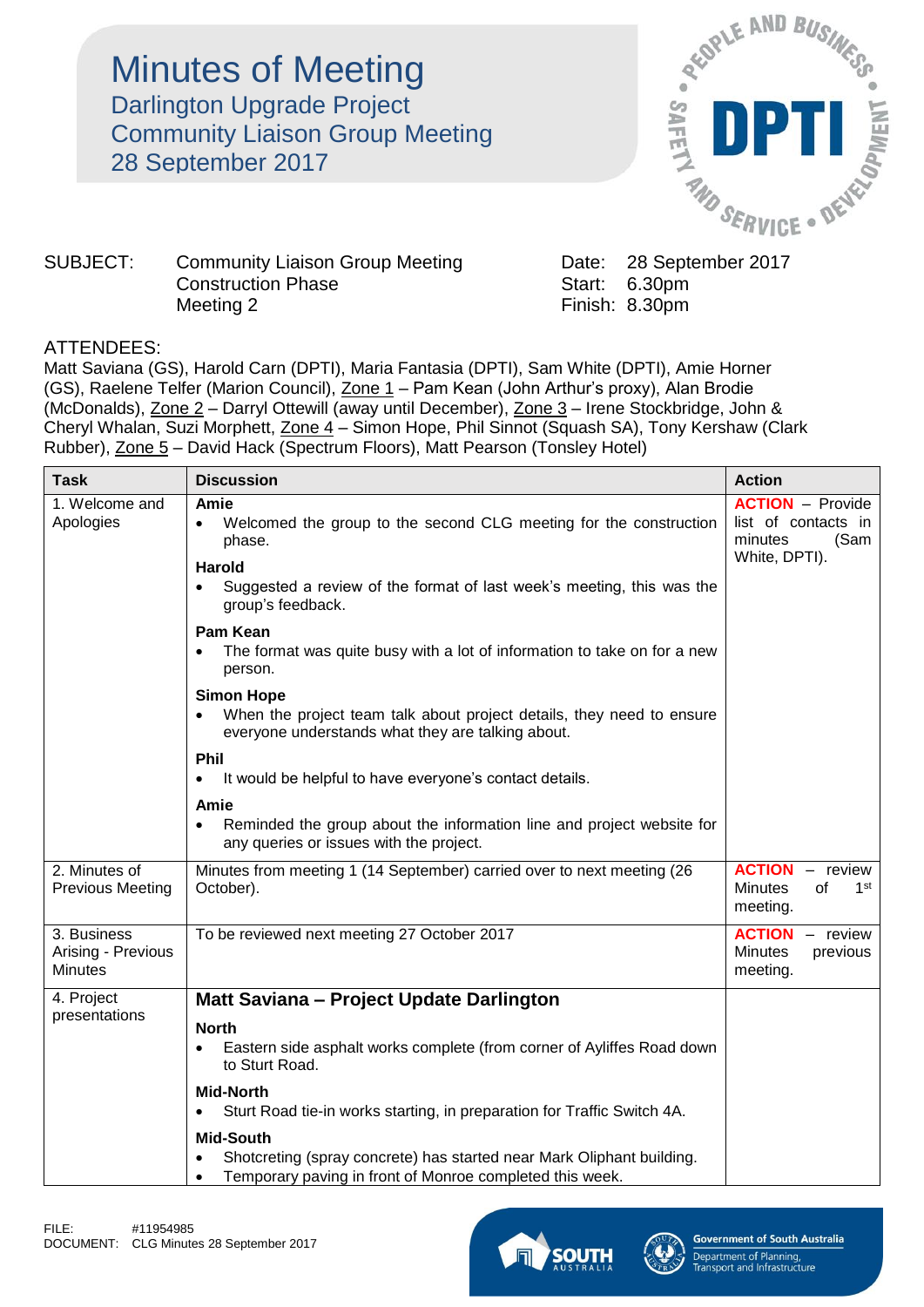| Over 15 000 tonnes of asphalt has been moved into place so far.<br>$\bullet$<br>These works are leading up to Traffic Switch 4A.<br>٠<br>Traffic Switch 4A leaflet to be distributed online and by hand this<br>$\bullet$<br>weekend.                                                                                                             |  |
|---------------------------------------------------------------------------------------------------------------------------------------------------------------------------------------------------------------------------------------------------------------------------------------------------------------------------------------------------|--|
| <b>South</b>                                                                                                                                                                                                                                                                                                                                      |  |
| Bridge 1 is now painted and nearing completion.<br>$\bullet$                                                                                                                                                                                                                                                                                      |  |
| Bridge 1 to be moved into position by the next CLG meeting (scheduled<br>$\bullet$<br>for 29 October).                                                                                                                                                                                                                                            |  |
| STMPs and equipment start to arrive next week.<br>٠<br>The biggest hurdle for the bridge move is the old Sturt River Bridge.<br>٠                                                                                                                                                                                                                 |  |
| There will be normal night shifts during these activities.                                                                                                                                                                                                                                                                                        |  |
| Neil Welsh – Flinders Link Project Update                                                                                                                                                                                                                                                                                                         |  |
| Design activity is being progressed, DPTI is working hard with GWS to<br>$\bullet$<br>push this along in order to work out planning details and costings.<br>The hard part of this project is the curve of the rail line; trains tend to like<br>$\bullet$<br>to go straight and the curve presents a technical challenge for the design<br>team. |  |
| Video - Neil presented the concept animation which was well received as<br>$\bullet$<br>it was able to show people aspects of the project which are too hard to<br>explain in detail with words only (reminder from Harold that it is only an<br>artist's impression).                                                                            |  |
| Neil mentioned there is a proposal to rename The Tonsley station to the<br>٠<br>Flinders Rail station, along with the Tonsley rail line to the Flinders line<br>and Clovelly Park station to Tonsley station (in order to be consistent with<br>other rail line and station names).                                                               |  |
| <b>Raelene Telfer (City of Marion)</b>                                                                                                                                                                                                                                                                                                            |  |
| Wanted to let members know that there are plans in the works to<br>eventually create road access to Clovelly Park station through the<br>Tonsley precinct area.                                                                                                                                                                                   |  |
| John<br>Will Clovelly Park station be upgraded?<br>$\bullet$                                                                                                                                                                                                                                                                                      |  |
| <b>Simon</b><br>Can you tell me about Clovelly Park station?                                                                                                                                                                                                                                                                                      |  |
| <b>Neil</b>                                                                                                                                                                                                                                                                                                                                       |  |
| There is nothing in the Flinders Link scope to upgrade the station, it will<br>$\bullet$<br>remain the same. We understand that the community and local<br>businesses are pushing to have it added to the scope.                                                                                                                                  |  |
| <b>Suzi</b>                                                                                                                                                                                                                                                                                                                                       |  |
| Will there be access out of Sturt Road (From Birch Cr. - underneath<br>Flinders Link Bridge)?                                                                                                                                                                                                                                                     |  |
| <b>Neil</b>                                                                                                                                                                                                                                                                                                                                       |  |
| This will not be changed by the project. We understand the (parking)<br>issues. Flinders Uni and Councils working together to address.                                                                                                                                                                                                            |  |
| John                                                                                                                                                                                                                                                                                                                                              |  |
| What station are people (from Tonsley area) expected to go to now?<br>Flinders or Clovelly? Where do u park? There is no (free) parking at the<br>Flinders station and the Clovelly station has parking/accessibility issues?                                                                                                                     |  |
| <b>Suzi</b>                                                                                                                                                                                                                                                                                                                                       |  |
| Won't the people that park at Tonsley station (currently – to go to the city)<br>$\bullet$<br>will simply park at the Clovelly Park station?                                                                                                                                                                                                      |  |
| <b>Neil</b>                                                                                                                                                                                                                                                                                                                                       |  |
| DPTI and GWS are looking into the parking/accessibility issues as a<br>whole across the entire project and Darlington area.                                                                                                                                                                                                                       |  |
| John                                                                                                                                                                                                                                                                                                                                              |  |
|                                                                                                                                                                                                                                                                                                                                                   |  |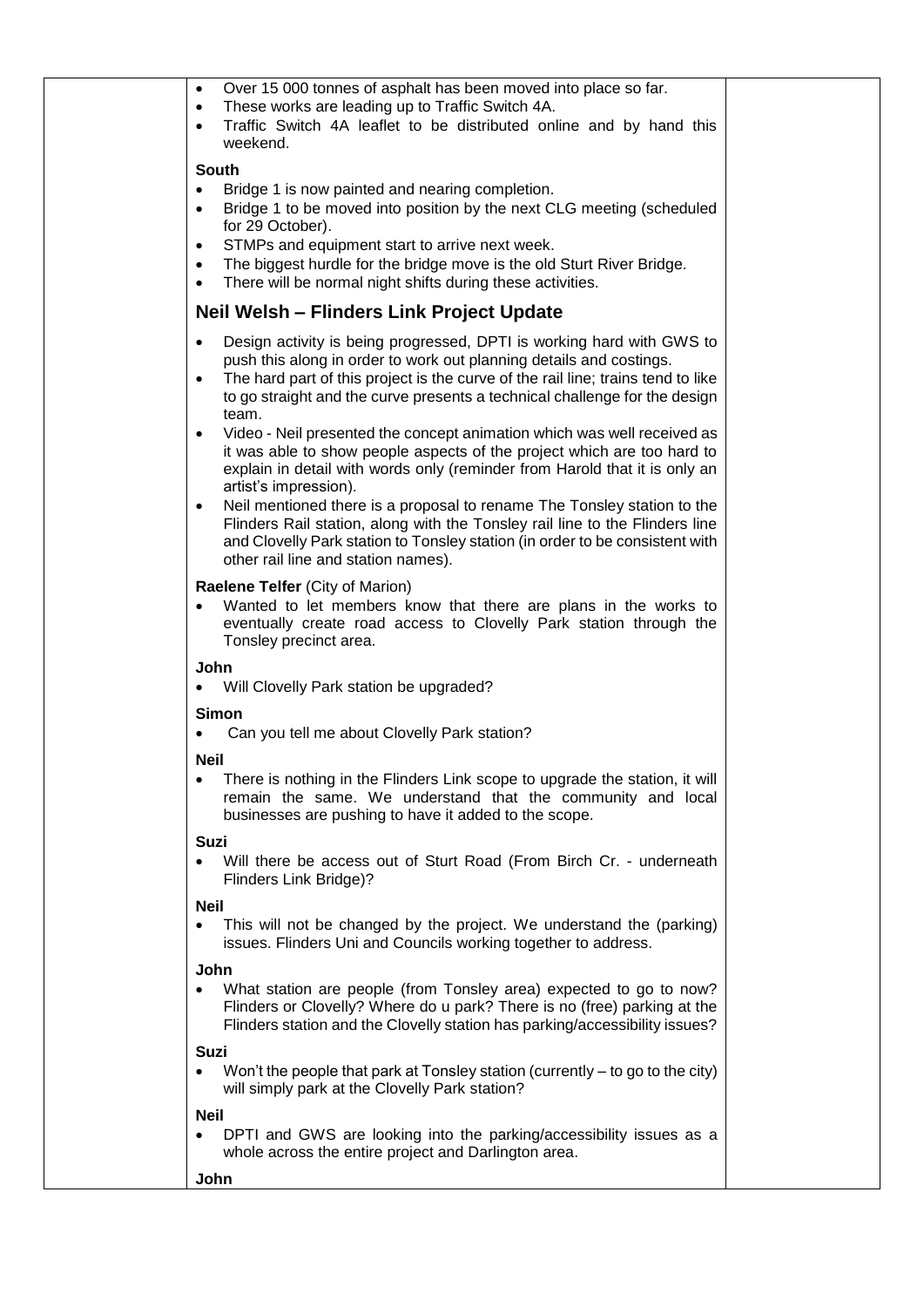| How do you cross the rail line, before the bridge (just before the current<br>$\bullet$                                                                                                                                                                                                                                                                                                                                        |  |
|--------------------------------------------------------------------------------------------------------------------------------------------------------------------------------------------------------------------------------------------------------------------------------------------------------------------------------------------------------------------------------------------------------------------------------|--|
| Tonsley staton)?<br>How long is the rail line incline?<br>$\bullet$                                                                                                                                                                                                                                                                                                                                                            |  |
| Is there a possibility of an underpass for pedestrians?<br>$\bullet$                                                                                                                                                                                                                                                                                                                                                           |  |
| <b>Cheryl</b>                                                                                                                                                                                                                                                                                                                                                                                                                  |  |
| The walk to Clovelly Park station (from Tonsley station) is actually 700m<br>$\bullet$<br>and 22mins (according to Google). What about the elderly, kids,<br>mums/dads with prams, the removal of the station will have an effect.                                                                                                                                                                                             |  |
| <b>Neil</b>                                                                                                                                                                                                                                                                                                                                                                                                                    |  |
| DPTI and GS are working to create access between Birch Cr and Sturt<br>$\bullet$<br>Rd., there will also be access to cross underneath the Sturt Rd. Flinders<br>Link Bridge.                                                                                                                                                                                                                                                  |  |
| The design constraints of the project (due to the incline for the bridge)<br>$\bullet$<br>make it difficult to make crossings close to the bridge.                                                                                                                                                                                                                                                                             |  |
| <b>Harold</b>                                                                                                                                                                                                                                                                                                                                                                                                                  |  |
| Part of the government's agenda when designing public infrastructure is<br>$\bullet$<br>to try to encourage people to walk.                                                                                                                                                                                                                                                                                                    |  |
| John                                                                                                                                                                                                                                                                                                                                                                                                                           |  |
| What are the expected increase in numbers for the rail line (from Flinders<br>Station) as opposed to from Tonsley station?                                                                                                                                                                                                                                                                                                     |  |
| <b>Cheryl</b><br>Will the frequency of trains increase after the project is completed?<br>$\bullet$                                                                                                                                                                                                                                                                                                                            |  |
| <b>Neil</b>                                                                                                                                                                                                                                                                                                                                                                                                                    |  |
| At the moment the number is 100 per day (from Tonsley station) – that<br>$\bullet$<br>figure is expected to increase significantly (could be as high as 10 times<br>or 5 times as much).                                                                                                                                                                                                                                       |  |
| Flinders University have additional plans to develop infrastructure around<br>$\bullet$<br>the new station (at Flinders) and as such the train station becomes an<br>essential and enabling part of these projects (i.e. in a sense the project<br>is not just about being for general public transport users, but for Uni<br>students, medical patients/visitors as well as for future facilities in and<br>around the area). |  |
| Yes, the frequency will increase to 20 minute service at peak times (6am-<br>$\bullet$<br>9am/3pm-6pm) with 30 minute services at all other times.                                                                                                                                                                                                                                                                             |  |
| <b>Simon</b><br>Are the new trains electric?<br>$\bullet$                                                                                                                                                                                                                                                                                                                                                                      |  |
| Neil.                                                                                                                                                                                                                                                                                                                                                                                                                          |  |
| Yes.<br>$\bullet$                                                                                                                                                                                                                                                                                                                                                                                                              |  |
| <b>Simon</b>                                                                                                                                                                                                                                                                                                                                                                                                                   |  |
| Wanted to say he really liked the pedestrian/cycle path.<br>$\bullet$                                                                                                                                                                                                                                                                                                                                                          |  |
| Pam<br>Is there parking (free) at Flinders station?<br>٠                                                                                                                                                                                                                                                                                                                                                                       |  |
| <b>Neil</b>                                                                                                                                                                                                                                                                                                                                                                                                                    |  |
| No essentially.<br>$\bullet$                                                                                                                                                                                                                                                                                                                                                                                                   |  |
| John                                                                                                                                                                                                                                                                                                                                                                                                                           |  |
| Will Birch Cr connect to Alloweena? (to get access to Tonsley District).<br>$\bullet$<br>So you can put stairs in next to rail line on the bridge but you can't make<br>$\bullet$<br>some over the rail line (near Tonsley) to access the parks and amenities?<br>Is it a single track?<br>٠                                                                                                                                   |  |
| <b>Neil</b>                                                                                                                                                                                                                                                                                                                                                                                                                    |  |
| Accessibility and safety issues near the rail incline make a crossing in<br>$\bullet$<br>this area unsuitable.                                                                                                                                                                                                                                                                                                                 |  |
| Yes it will be a single track.<br>$\bullet$                                                                                                                                                                                                                                                                                                                                                                                    |  |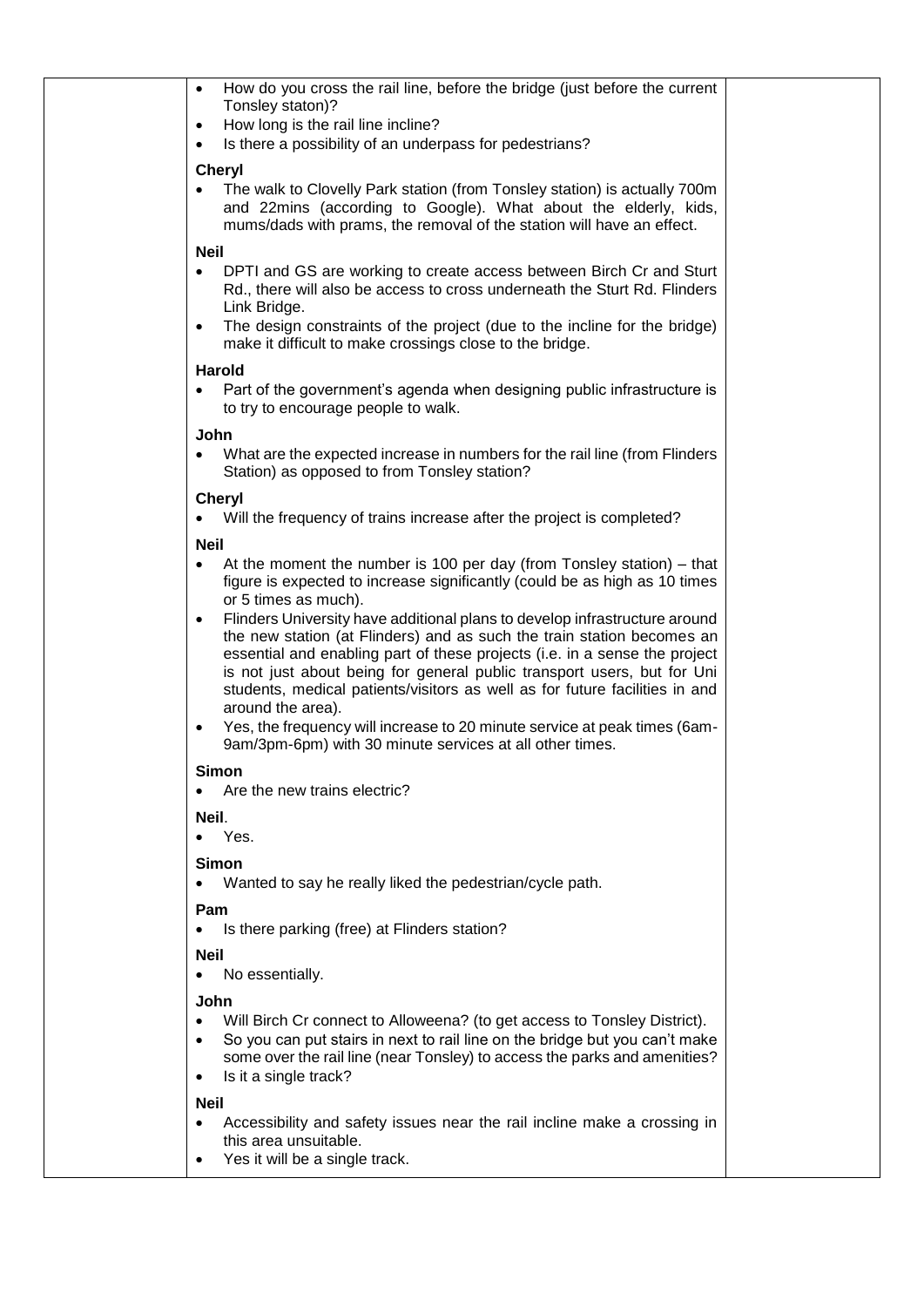| <b>Harold</b>                                                                                                                                                                                                                                                                                         |  |
|-------------------------------------------------------------------------------------------------------------------------------------------------------------------------------------------------------------------------------------------------------------------------------------------------------|--|
| We can't answer yet whether Birch Cr will connect to Alloweena. DPTI<br>do not have control of these (local) roads they are Marion Council land.<br>Raelene will be able to explain this further; as she is an elected council<br>member, we can support her bid to have access roads to the station. |  |
| Raelene                                                                                                                                                                                                                                                                                               |  |
| You will eventually be able to get through to Clovelly Park station through<br>$\bullet$<br>the Tonsley Precinct site.                                                                                                                                                                                |  |
| Tonsley Masterplan to be released soon containing maps, design, etc.<br>$\bullet$                                                                                                                                                                                                                     |  |
| John<br>DPTI have more power than the council though.                                                                                                                                                                                                                                                 |  |
| <b>Harold</b><br>No, people have more power, they can lobby.<br>$\bullet$                                                                                                                                                                                                                             |  |
| John                                                                                                                                                                                                                                                                                                  |  |
| We are concerned we are being boxed in, fences and walls everywhere,<br>houses built on contaminated land.                                                                                                                                                                                            |  |
| <b>Simon</b>                                                                                                                                                                                                                                                                                          |  |
| Is it possible to build a bridge over the rail line for pedestrian access<br>٠<br>(before Sturt Road bridge)?                                                                                                                                                                                         |  |
| Harold                                                                                                                                                                                                                                                                                                |  |
| The incline needed for the rail bridge prevents an overpass, whilst<br>underpasses are undesirable due to human social/behaviour issues.                                                                                                                                                              |  |
| John                                                                                                                                                                                                                                                                                                  |  |
| Station 6 on South Road Tramway had a U-turn (similar to the Sturt Road<br>Flinders Link rail bridge), can this design be implemented at Flinders<br>Link? (for a u-turn under Sturt St. bridge).                                                                                                     |  |
| Raelene                                                                                                                                                                                                                                                                                               |  |
| No work or plans for that is in place<br>$\bullet$<br>Engineers looked at it (the tram bridge on South Road) but are not going<br>$\bullet$<br>ahead with this design.                                                                                                                                |  |
| John                                                                                                                                                                                                                                                                                                  |  |
| Some bus stops allow buses to pull out in front of traffic. Does Bus Stop<br>6 allow this?                                                                                                                                                                                                            |  |
| <b>Neil</b>                                                                                                                                                                                                                                                                                           |  |
| Consultation has commenced about this.                                                                                                                                                                                                                                                                |  |
| Suzi                                                                                                                                                                                                                                                                                                  |  |
| Public consultation with locals does not seem to be happening, we should<br>be notified sooner about the closure of Tonsley station.                                                                                                                                                                  |  |
| <b>Neil</b>                                                                                                                                                                                                                                                                                           |  |
| 10th October is the date of the start of the Tonsley station closure<br>consultation process.                                                                                                                                                                                                         |  |
| Most public feedback to date has been very positive<br>$\bullet$                                                                                                                                                                                                                                      |  |
| We are aiming to deliver the first operational trains in the first quarter of<br>$\bullet$                                                                                                                                                                                                            |  |
| 2019 (in conjunction with the first University semester Feb/March).<br>The project will support the local community and is a good development                                                                                                                                                         |  |
| ٠<br>for the area.                                                                                                                                                                                                                                                                                    |  |
| <b>Phil</b>                                                                                                                                                                                                                                                                                           |  |
| Can you tell us an expected timeframe for the project?                                                                                                                                                                                                                                                |  |
| <b>Neil</b>                                                                                                                                                                                                                                                                                           |  |
| Trains are to be operational by the first quarter of 2019.                                                                                                                                                                                                                                            |  |
| Suzi<br>St Marys who want to go to town, currently go to Tonsley Station                                                                                                                                                                                                                              |  |
|                                                                                                                                                                                                                                                                                                       |  |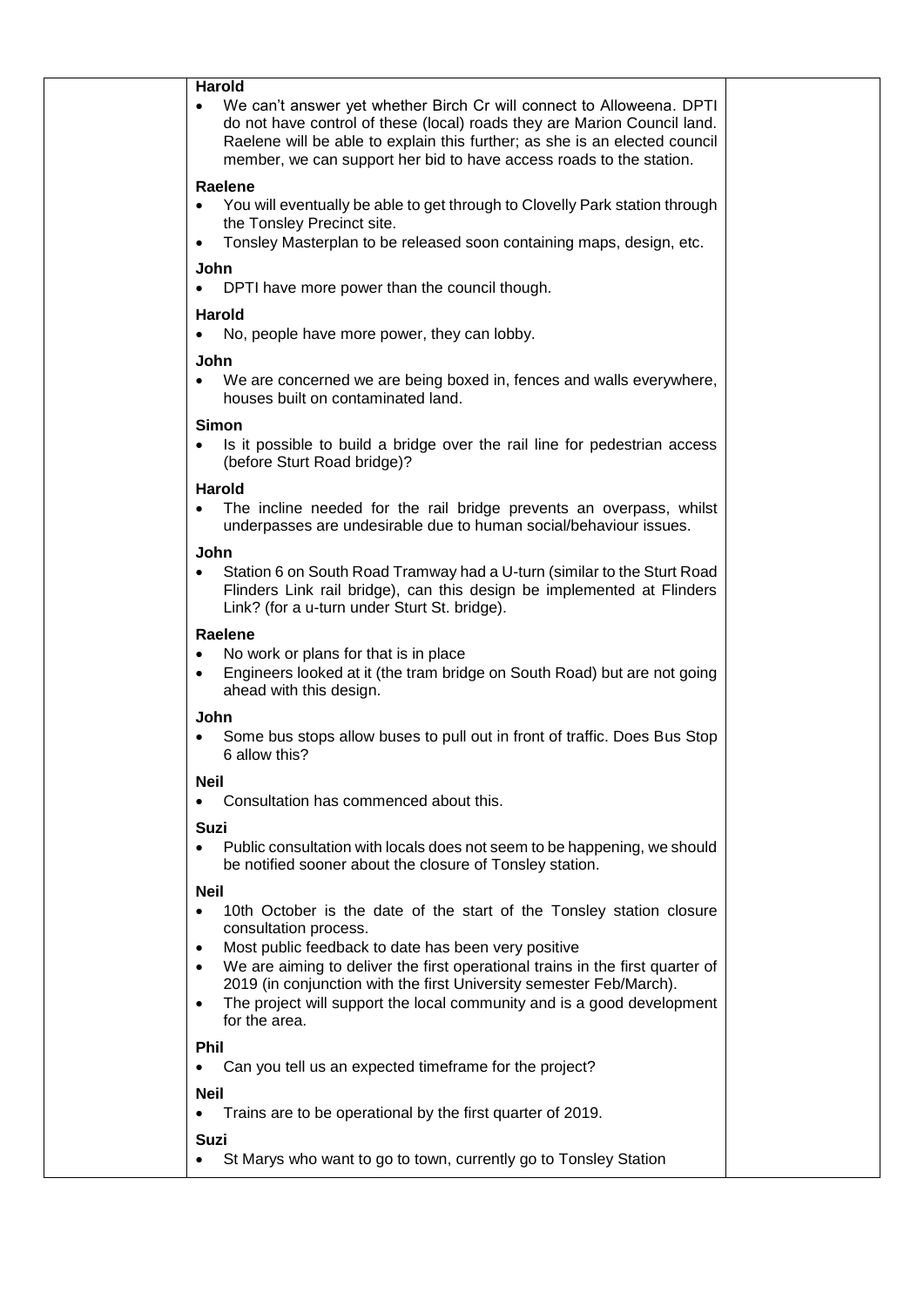| 5. Round the | Suzi                                                                                                                                                                                                                                                                                                                            | <b>ACTION</b> – Sam to                                                                      |
|--------------|---------------------------------------------------------------------------------------------------------------------------------------------------------------------------------------------------------------------------------------------------------------------------------------------------------------------------------|---------------------------------------------------------------------------------------------|
| table        | Can we can get some more information about the proposal to rename<br>Flinders Station, Clovelly Park Station and the Tonsley rail line?                                                                                                                                                                                         | send out this link<br>with CLG Minutes.                                                     |
|              | Alan<br>We are happy with the works so far, we would like to know a date or<br>timeline for the bridge move.                                                                                                                                                                                                                    | <b>ACTION</b> – timeline<br>and dates for Bridge<br>move (Amie)                             |
|              | Alan<br>Will there always be North/South traffic (on MSR)?<br>$\bullet$                                                                                                                                                                                                                                                         |                                                                                             |
|              | <b>Matt Saviana</b><br>Yes, apart from the bridge move weekend.<br>$\bullet$                                                                                                                                                                                                                                                    |                                                                                             |
|              | Amie<br>The bridge is TBC but should be late October or early November. Details<br>٠<br>about viewing areas and timeline to be released shortly.<br>Traffic management have gone back to the drawing board to investigate<br>$\bullet$<br>impacts further, there will always be North-South flow, but it may be<br>contra flow. |                                                                                             |
|              | Alan<br>The area under the Sturt Road Bridge, is undesirable and should be<br>cleaned up, are there plans for this to happen?                                                                                                                                                                                                   |                                                                                             |
|              | <b>Harold</b><br>There are plans to landscape this area (on the Western side).<br>Amie how are the urban design plans looking?                                                                                                                                                                                                  | <b>ACTION</b>                                                                               |
|              | Amie                                                                                                                                                                                                                                                                                                                            | <b>DPTI/GWS</b><br>to                                                                       |
|              | They are progressing.                                                                                                                                                                                                                                                                                                           | investigate<br>with                                                                         |
|              | <b>Matt Pearson</b><br>Selgar Ave is continuously being blocked off meaning people can't get<br>into the carpark (of the Tonsley Hotel).                                                                                                                                                                                        | ATLAS (Amie/Matt)                                                                           |
|              | <b>Phil</b><br>I can confirm that ATLAS do show up and do works without giving proper<br>$\bullet$<br>notice, we have incurred a number of carpark blockages.                                                                                                                                                                   |                                                                                             |
|              | <b>Allan</b>                                                                                                                                                                                                                                                                                                                    |                                                                                             |
|              | The details about King Neptune are online (article on Adelaide Now -<br>McDonalds happy to accommodate King Neptune if it is decided he<br>should be put back to his original spot).                                                                                                                                            |                                                                                             |
|              | Pam<br>Reynold David wanted to know about the progress of funding for exits in<br>Bedford Park.                                                                                                                                                                                                                                 |                                                                                             |
|              | <b>Harold</b><br>DPTI are committed to funding one of these exits.                                                                                                                                                                                                                                                              | <b>ACTION</b><br>presentation<br>from                                                       |
|              | Pam<br>We are keen to have a walking path that connects up with the Linear Trail<br>through Warraparinga. The bridge area is undesirable and needs to be<br>cleaned up.                                                                                                                                                         | Renewal<br><b>SA</b><br>re:<br>Tonsley<br>Precinct<br>Masterplan (Harold<br>to ask Daniel). |
|              | <b>Phil</b><br>Can we have a presentation from Renewal SA at a future meeting about<br>the Tonsley Precinct Masterplan?                                                                                                                                                                                                         | <b>ACTION</b> – Manoj to                                                                    |
|              | <b>Harold</b><br>It is available online, however we can look into doing a presentation to<br>$\bullet$<br>the group.                                                                                                                                                                                                            | look into yellow line<br>marking fading too<br>quickly.                                     |
|              | <b>Harold</b><br>Manoj to look into this again.                                                                                                                                                                                                                                                                                 |                                                                                             |
|              | Simon                                                                                                                                                                                                                                                                                                                           |                                                                                             |
|              |                                                                                                                                                                                                                                                                                                                                 |                                                                                             |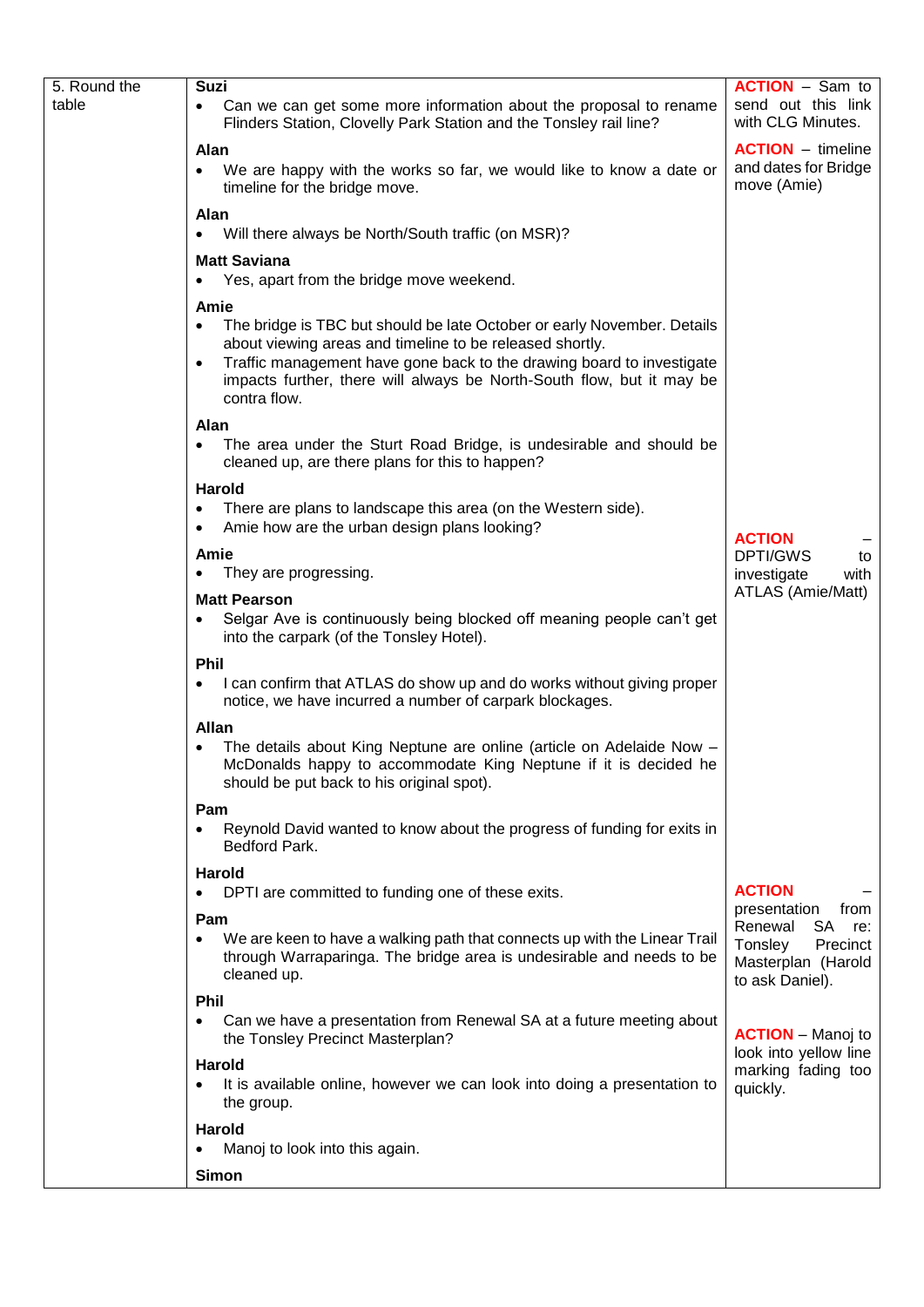| When was the last newsletter released?<br>$\bullet$                                                                                                                                                                                                                                                                                                      |                                                             |
|----------------------------------------------------------------------------------------------------------------------------------------------------------------------------------------------------------------------------------------------------------------------------------------------------------------------------------------------------------|-------------------------------------------------------------|
| Amie<br>August, with the next one out in December.                                                                                                                                                                                                                                                                                                       |                                                             |
| John<br>Is the 1300 number available on weekends? Birch Street access issues<br>$\bullet$<br>often happen on weekends.                                                                                                                                                                                                                                   |                                                             |
| Amie<br>Yes the number is staffed on weekends.                                                                                                                                                                                                                                                                                                           |                                                             |
| <b>Cheryl</b><br>Parking on our street has been improved with new line markings and<br>$\bullet$<br>policing.                                                                                                                                                                                                                                            |                                                             |
| John<br>I handed over photos showing how you can't get into Birch Cr. When<br>coming from Blackwood, with only one lane you can't get in or out.                                                                                                                                                                                                         |                                                             |
| Amie<br>Unfortunately we cannot control driver behaviour, our communications<br>$\bullet$<br>stress better driver behaviour.                                                                                                                                                                                                                             |                                                             |
| Raelene<br>Suggested getting Council traffic inspectors out to the site.                                                                                                                                                                                                                                                                                 |                                                             |
| <b>Cheryl</b><br>The street being policed has helped a lot, we felt isolated in the past but<br>now we have forum to come and have a discussion.                                                                                                                                                                                                         |                                                             |
| <b>Tony</b><br>I'm worried along with other businesses in the area about devaluation<br>due to the project and losing traffic going past. Can we see a timeline of<br>the projects expected completion? Also a diagram of the expected<br>changes to this area re: the bridge over Tonsley? We want to know how<br>much traffic we are expected to lose. |                                                             |
| <b>David</b>                                                                                                                                                                                                                                                                                                                                             |                                                             |
| We have grave concerns for the long-term impacts at the Northern end<br>of the project.                                                                                                                                                                                                                                                                  |                                                             |
| Amie                                                                                                                                                                                                                                                                                                                                                     |                                                             |
| We will soon have interactive traffic maps which highlight to road users<br>up to 30 different routes you could take during the traffic restrictions.<br>Matt                                                                                                                                                                                            | <b>ACTION - GWS to</b><br>provide A3 concept<br>plan (Amie) |
| These maps are bein g reviewed and are approximately 1 month away.<br>$\bullet$                                                                                                                                                                                                                                                                          | <b>ACTION</b> – GWS to                                      |
| Suzi<br>We have concerns about the Birch Cr. Traffic lights and future access to<br>$\bullet$<br>shops in the area. Also, there was no mention of the closing of Maple<br>Ave last Friday (29/9/17), though we received a notification about it on<br>Monday (works were conducted by ATLAS).                                                            | provide<br>project<br>timetable (Amie)                      |
| <b>Suzi</b><br>During the traffic switch will alternate routes be managed by traffic<br>$\bullet$<br>controllers? If the suggested detour is Marion Road and Sturt Road, I<br>expect everyone will use Sturt Road.                                                                                                                                       |                                                             |
| <b>Simon</b><br>The potholes have all been fixed now.                                                                                                                                                                                                                                                                                                    |                                                             |
| Pam                                                                                                                                                                                                                                                                                                                                                      |                                                             |
| A3 Concept Plan to use to show people when explaining the project.                                                                                                                                                                                                                                                                                       | <b>ACTION</b> – Amie to<br>provide<br>A3<br>size            |
| <b>Phil</b><br>Good presentation on Flinders Link. Are we able to have a long term plan<br>$\bullet$<br>for the project with dates, timetables and action items?                                                                                                                                                                                         | Concept Plan.                                               |